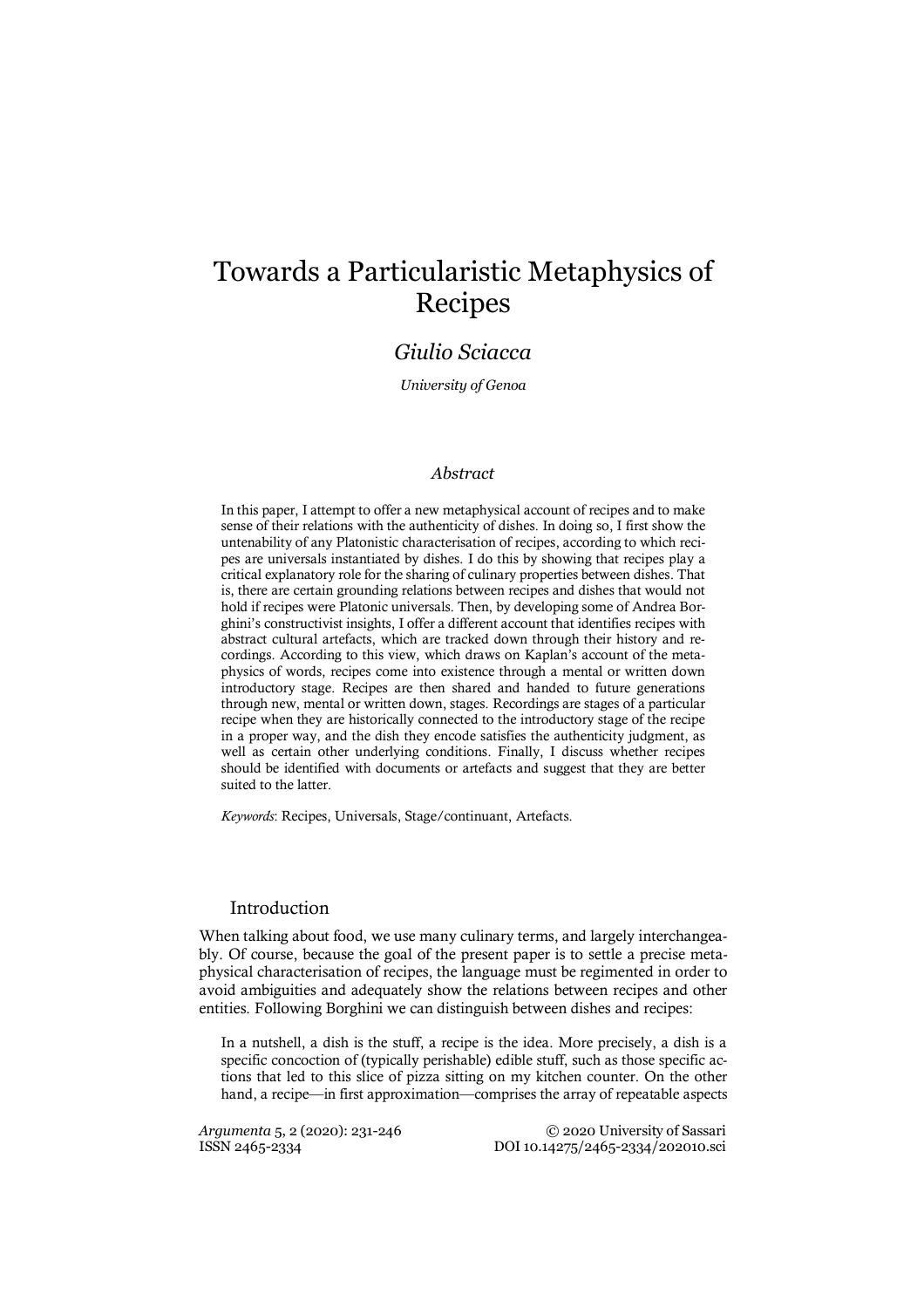of a dish whose replication would deliver a dish of the same sort (Borghini 2015: 721).

As well as stating what recipes consist of, Borghini states that recipes are ideas, yet the notion of 'idea'remains utterly ambiguous. An idea can be identified with either a psychological entity or, more generally, with some sort of abstract entity. In the first case, an idea would be identical with a mental state or a kind of mental state. However, this cannot be the meaning we require, since it is evident that a recipe can be written on a book or a website. Hence, recipes must be identified with some sort of abstract entity. When it comes to the nature of recipes and the relation between them and dishes, there are different theories in the literature (Borghini 2015: 723 ff.). In what follows, I will restrict the discussion to Platonism and constructivism. While the former will be my polemical target, the latter provides many insights that can be developed and integrated into the new theoretical position I defend.

As an account of recipes, Platonism can be inferred from Boorstin's (1964: ch. 3) work, which regards cultures, and bits thereof, as essentially static, and thus definable in terms of universal properties. <sup>1</sup> Recipes are characterised as eternal types, essentially defined by a list of ingredients and procedures, and they are considered to exist independently of the corresponding dishes. <sup>2</sup> Given their static and abstract nature, recipes are identified with universals, <sup>3</sup> that is, entities having instances (van Inwagen 2014: 30) and thus being repeatable (Loux & Crisp 2017). Platonism is a *prima facie* compelling theoretical position in accounting for recipes with an 'algorithmic' structure, such as cocktails, pastries, and some industrial foods. Moreover, the Platonistic identification of recipes with universals is consistent with the fact that one and the same recipe can be followed more than once, at different times and places, in the same way in which a book can be printed more than once, at different times and places. In other words, Platonism straightforwardly accounts for recipes being wholly present in distinct dishes. Lastly, it is associated with a strong form of instantiation-realism, in that a dish *D* instantiates a recipe *R* if and only if *D* has been prepared with the (kinds of) ingredients and procedures specified by *R*. That is, no entity distinct from those ingredients and procedures plays a role in the relation of instantiation.

 $<sup>1</sup>$  For a critical discussion of Boorstin's understanding of cultures and their authenticity, see</sup> (Sims 2009: 324-26).

<sup>2</sup> Actually, Platonism also comes in a milder version, according to which, despite the possibility for a recipe to change all of its ingredients and procedures through time, there is still an essential core of ingredients and procedures for every version of the recipe (Borghini 2015: 724). I do not need to discuss the two strains of Platonism separately, since the argument I bring in the next section aims to undermine their shared trait of considering recipes, fine-grained as they like, as Platonic universals.<br><sup>3</sup> I do not need to endorse any metaphysical view about the distinction between properties

and universals. I will state that (i) there are perfectly natural properties (Lewis 1986a, 1986b), (ii) naturalness comes in degree, so that a property F is more natural than a property G iff the definition of F in terms of perfectly natural properties is simpler than the definition of G (Lewis 1986b: 61), (iii) natural kinds are universals identical with perfectly natural properties and some relatively natural property. Specifically, the relatively natural properties that are identical with natural kinds are all those whose naturalness is useful to the sciences which study and make use of them. I will thus use the terms interchangeably if not otherwise specified.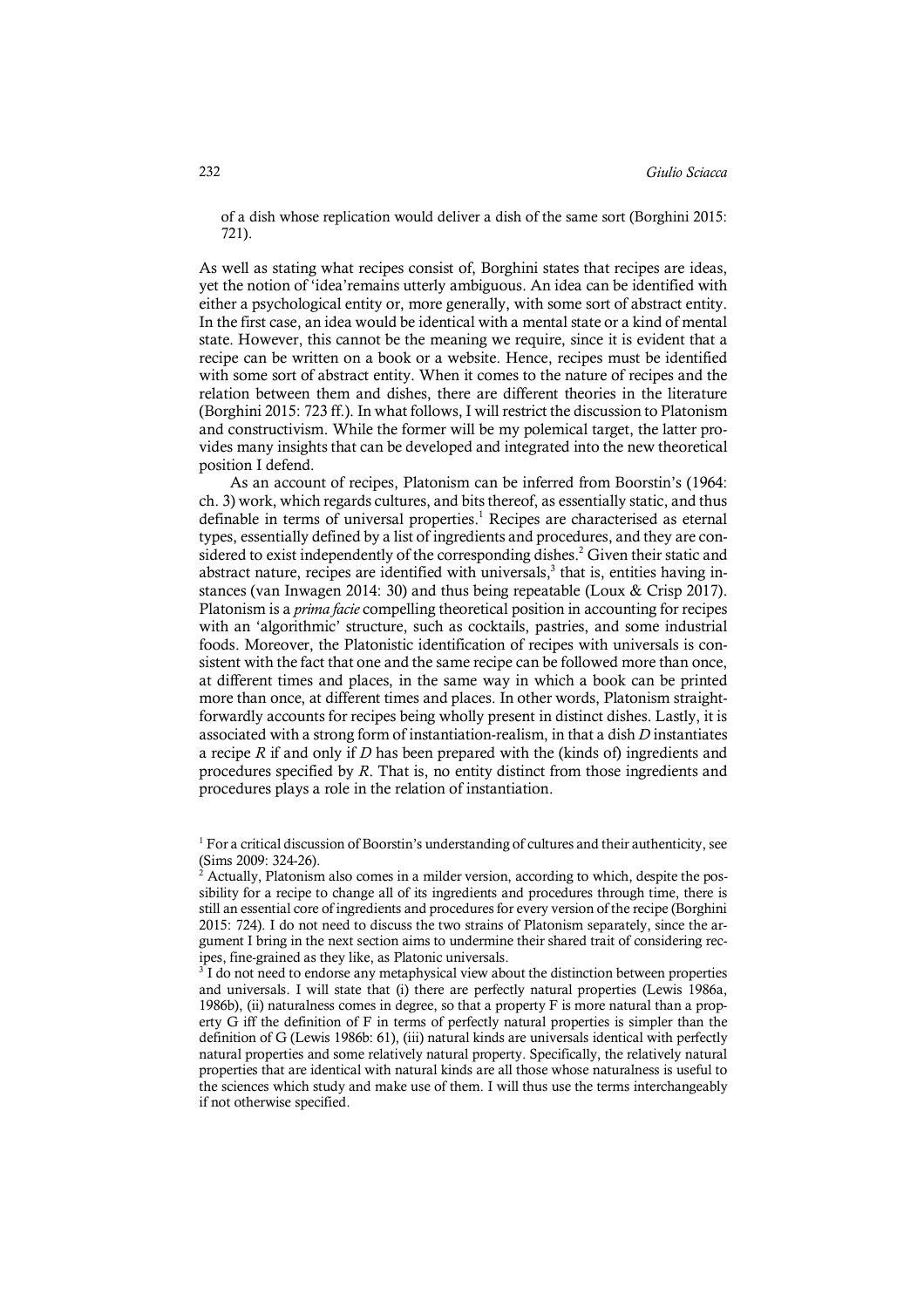A competing approach is constructivism, according to which recipes are "the outcome of a selection process ultimately guided by human fiat" (Borghini 2015: 724). Although there are different sketches of it in the literature (e.g. Heldke 2012, Jackson 1999, Sims 2009), constructivism, as a metaphysical account of recipes, has been mainly developed by Borghini (2015). According to Borghini's constructivism, recipes are socially-dependent entities, constitutively dependent on speech acts for their existence (2015: 727). In this respect, then, constructivism critically differs from Platonism. A further difference concerns the relation of instantiation: according to Borghini's constructivism, a necessary condition for a dish to instantiate a recipe is that the author performs a speech act, consisting in a declaration of intention to replicate that recipe. Hence, not only recipes but also dishes are understood as socially-dependent entities. Moreover, recipes are characterised, in an Aristotelian fashion, as ontologically dependent on dishes: recipes do not existentially precede dishes, as in the Platonist framework, but they come into existence, and evolve, together with them (2015: 731). Lastly, the instantiation of the same recipe by any two distinct dishes depends on appropriate relations of imitation. The 'felicity conditions' of these relations of imitation require a cook's expertise, the (contextual) authenticity of dishes, and also the open-endedness of the recipe (2015: 732-36).

There are at least three *desiderata* for a proper metaphysical account of recipes. First, it should characterise recipes in such a way asto allow them to be kinds of entities which can bear the appropriate relation to dishes in order to perform specific theoretical tasks. Second, it should make sense of recipes as human cultural products, thus ontologically dependent on human minds. Third, it should be compatible with the persistence of recipes through time, change, and variations.

In what follows, I aim to fulfil these theoretical *desiderata* by developing a metaphysical account which sides with Borghini's constructivism, but, at the same time, seriously considers inscriptions of recipes and their role in accounting for the production of dishes. The result is a nominalistic view of recipes which, by foregoing any instantiation relation, qualifies as anti-Platonistic in the most robust sense. To this end, I first develop a case against Platonism arguing, in section 1, that, insofar as they are considered as Platonic universals, recipes cannot be characterised as performing the specific theoretical tasks they should be capable of carrying out. Moreover, Platonism would undermine the explanatory role of imitation for the sharing of properties between dishes. In section 2, I argue for a metaphysical account which does without universals by claiming that recipes are continuants made up of concrete recordings that encode dishes. As will become clear, such an account sides with Borghini's constructivism, since it characterises recipes as cultural items: more precisely, as abstract artefacts. Lastly, in section 3, I consider and reject a characterisation of recipes as social documents in favour of artifactualism.

#### 1. Recipes Are Not Platonic Universals

A first difficulty with the identification of recipes with universals concerns the feature of open-endedness. The concept of open-endedness has its pedigree in the philosophy of art:

A concept is open if its conditions of application are emendable and corrigible; i.e. if a situation or case can be imagined or secured which would call for some sort of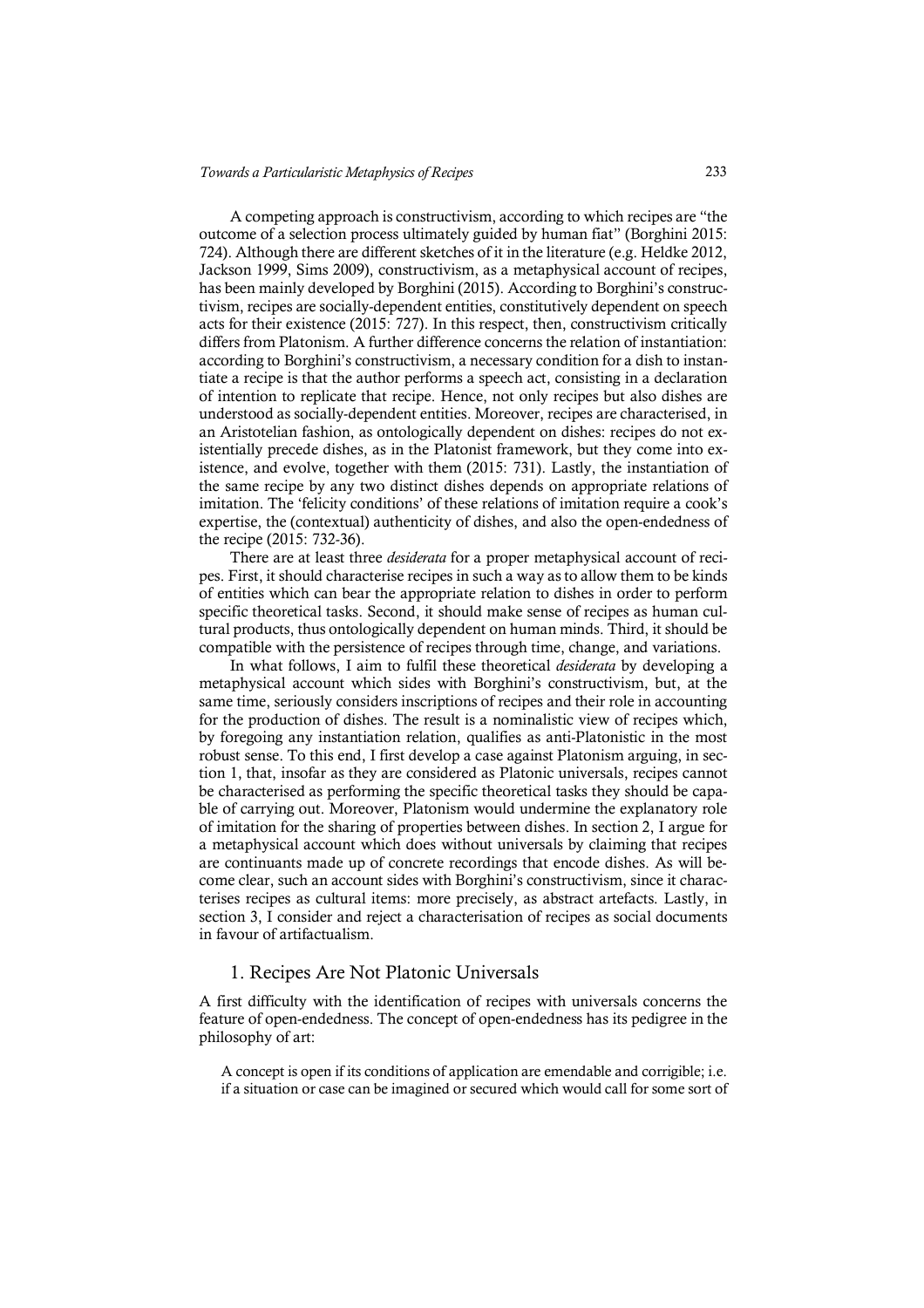*decision* on our part to extend the use of the concept to cover this, or to close the concept and invent a new one to deal with the new case and its new property (Weitz 1956: 31).

It depends on a social decision for the concept PIZZA to cover pineapple pizza dishes. To say that recipes are open-ended means that extending them to cover some dish variation or not is dependent on a social decision. However, this characterisation does not entirely capture the open-endedness of recipes. Borghini also characterises recipes by their evolvability through time: "for each recipe, the possible trajectories of evolution are countless" (2015: 736). All in all, then, recipes are open-ended in that they admit variation, both horizontally and vertically.

However, it is not clear how to characterise universals in such a way as to account for the right kind of evolvability. Universals are generally considered to be abstract entities, while evolution seems to imply variation across time and space. Consider the analogous problem of the evolution of biological species. Biological species are natural kinds, thus abstract entities, but they undergo evolution. <sup>4</sup> One of the main solutions to this conundrum has been the development of a weaker conception of natural kinds, namely homeostatic property cluster kinds (Boyd 1991, 1999), according to which biological species are natural kinds whose associated clusters of properties are robustly instantiated by the respective instances due to causal homeostatic mechanisms. <sup>5</sup> Such a solution, however, does not seem to be available in the case of recipes. The main problem is that, differently from the case of biological species, the choice of the homeostatically clustered properties is fatally subjected to arbitrariness. <sup>6</sup> Consider the recipe for pesto: a property it necessarily seems seems to have is the prescription of the use of basil leaves in preparation. However, there are many varieties of basil, whose leaves significantly differ with respect to flavour, scent, and also colour (e.g. there are purple cultivars of basil). Hence, the property 'prescribing to prepare the corresponding dish with basil leaves' is too coarse-grained for being one of the properties among the supposed cluster associated with the recipe for pesto. Which property should be chosen? There is a bewildering variety: for example, 'being prepared with leaves of *Ocimum basilicum* cultivar 'Classic Italian'', 'being prepared with leaves of *Ocimum basilicum* grown up in Genoa Pra'', 'being prepared with leaves of *Ocimum basilicum* picked when the plant has just four little leaves', and so forth. The choice among one of the candidate properties would be utterly arbitrary: in a slogan, there is no non-conventional way to carve the culinary world at its joint.

However, there is a more significant flaw in any proposal of identifying recipes with Platonic universals, i.e. eternal types. The main problem with Platonism lies in its incompatibility with a tenet of any metaphysical characterisation of universals. Such an incompatibility arises given the existence of certain relations

<sup>4</sup> To be sure, "evolution" has different meanings in culinary and biological usage. Anyway, what is at stake philosophically is that a universal admits instances that can vary relevantly (sometimes in a directional way) through time.

<sup>5</sup> Causal homeostatic mechanisms are mechanisms underlying a kind and such that they causally maintain the co-occurrence of the properties typically instantiated by the members of the kind.

 $6$  Another difficulty with such an account, on which I do not want to expand here, consists in identifying the proper homeostatic mechanism and explaining how such homeostasis works.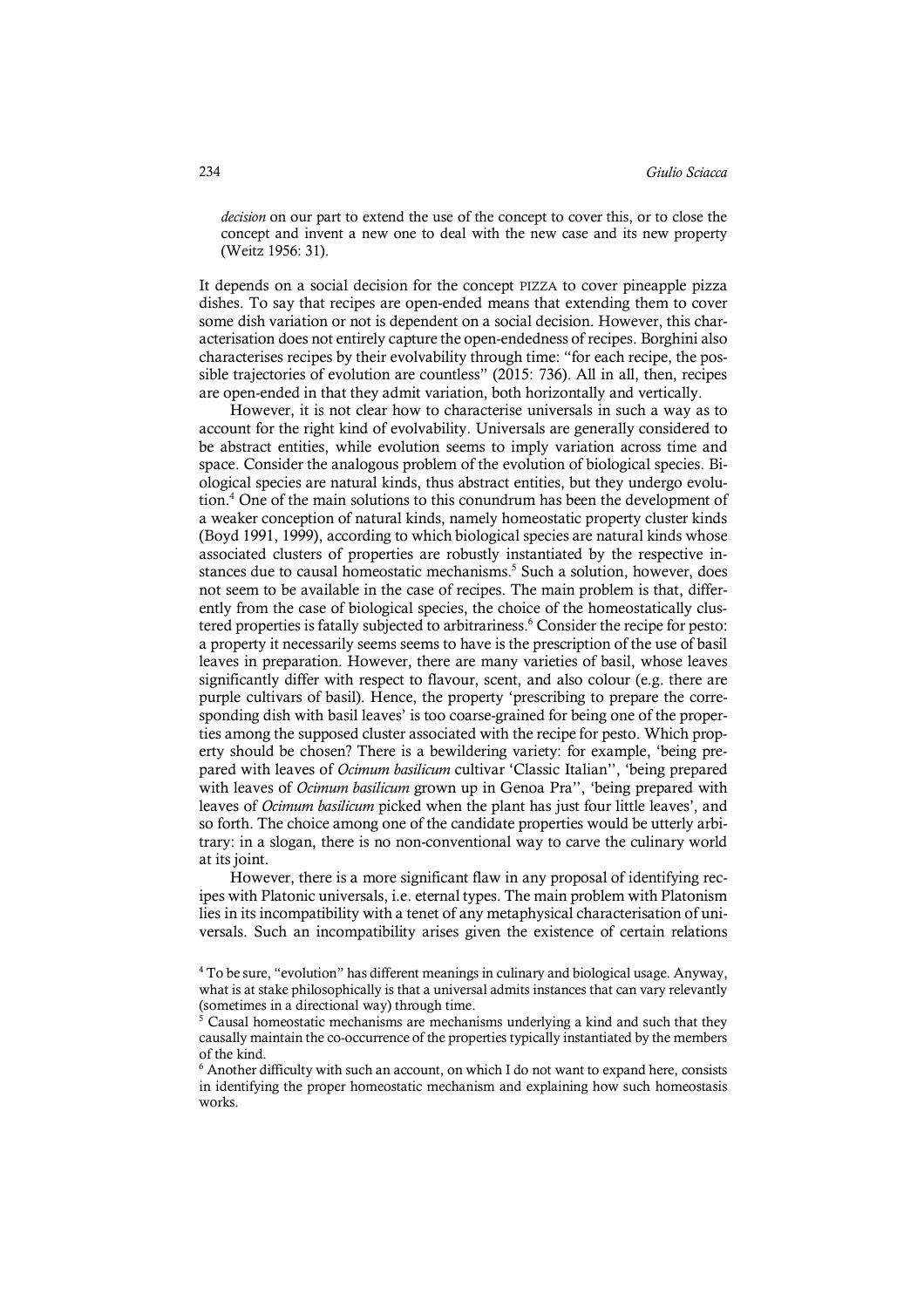between recipes and dishes, and it relies only on the commitment to two generally accepted features of universals. The first is mind-independency: universals can not only be predicated of distinct objects, but such a predication is independent of the existence of minds (Carmichael 2010). In other words, it is legitimate to talk about dishes instantiating universals-recipes without further qualifications. The second is their metaphysical role: since Plato, universals have been used to account for the commonality of properties between distinct objects. Armstrong puts this nicely:

The problem of universals is the problem of how different particulars can nevertheless have the very same properties and relations. It is the problem of generic identity. The Platonic Theory of Forms is intended to solve this problem (Armstrong 1978: 64).

Any Platonistic account should recognise and accept both of these trivial features of universals.

A further, metatheoretical, notion I need is the difference between accounting for a fact and metaphysically explaining it. Metaphysical explanation, as a kind of explanation, must exhibit different formal properties, such as irreflexivity, non-monotonicity, transitivity, asymmetry, and relevance constraints (see, e.g., Baron & Norton forthcoming, Schaffer 2017, Thompson 2016). Accountability, as I conceive it, must not. Consider the following example: there is a chair *C* in the room at time  $t_1$ . Suppose now the truth of composition as identity, namely the thesis stating that mereologically complex objects are plurally identical to their composing objects.<sup>7</sup> The fact that each of the proper parts at time  $t_1$  of C is in the room will thus *account* for the fact that a chair *C* is in the room at  $t_1$ , but it will not *explain* it. This is because it would otherwise be a case of symmetric metaphysical explanation, given the truth of composition as identity. <sup>8</sup> Suppose, instead, that composition as identity is false: that a chair  $C$  is in the room at  $t<sub>l</sub>$  is now *explained* by the fact that each of the proper parts of  $C$  are in the room at time  $t_1$ , since, at the very least, the fact of the former is grounded in the fact of the latter (Cameron 2014). Note that grounding, inasmuch as it is an hyperintensional notion, is sufficient to furnish a metaphysical explanation of this kind.

Given this distinction, universals are such that they can account for, but not explain, the commonality of properties between entities. The reason, as given by van Inwagen (2016), is the following. Universals are supposed to explain facts such that both Fido and Lucky instantiate the property 'being a dog'. However, what would explain such a fact is the conjunction of (i) a theoretical identity or a conceptual analysis of 'being a dog', furnishing necessary and sufficient conditions to instantiate such a property, and (ii) the fact that both Fido and Lucky satisfy those conditions. Suppose that the natural kind property 'being a member of *Canis familiaris*' is theoretically identified with 'belonging to the clade having as last common ancestor the particular organism O': the fact that both Fido and Lucky belong to such a clade explain why they are dogs. The problem with

 $7$  I will not discuss composition as identity further. The thesis enjoys both supporters and critics. Among the first, there are, e.g., Bohn (2019), Lewis (1991, ch. 3.6), Loss (2019); among the second, Calosi (2018), Carrara & Lando (2017), Yi (2018).

<sup>&</sup>lt;sup>8</sup> This does not mean that identity statements cannot furnish any information at all: it suffices to consider Frege's case of the Morning Star and the Evening Star.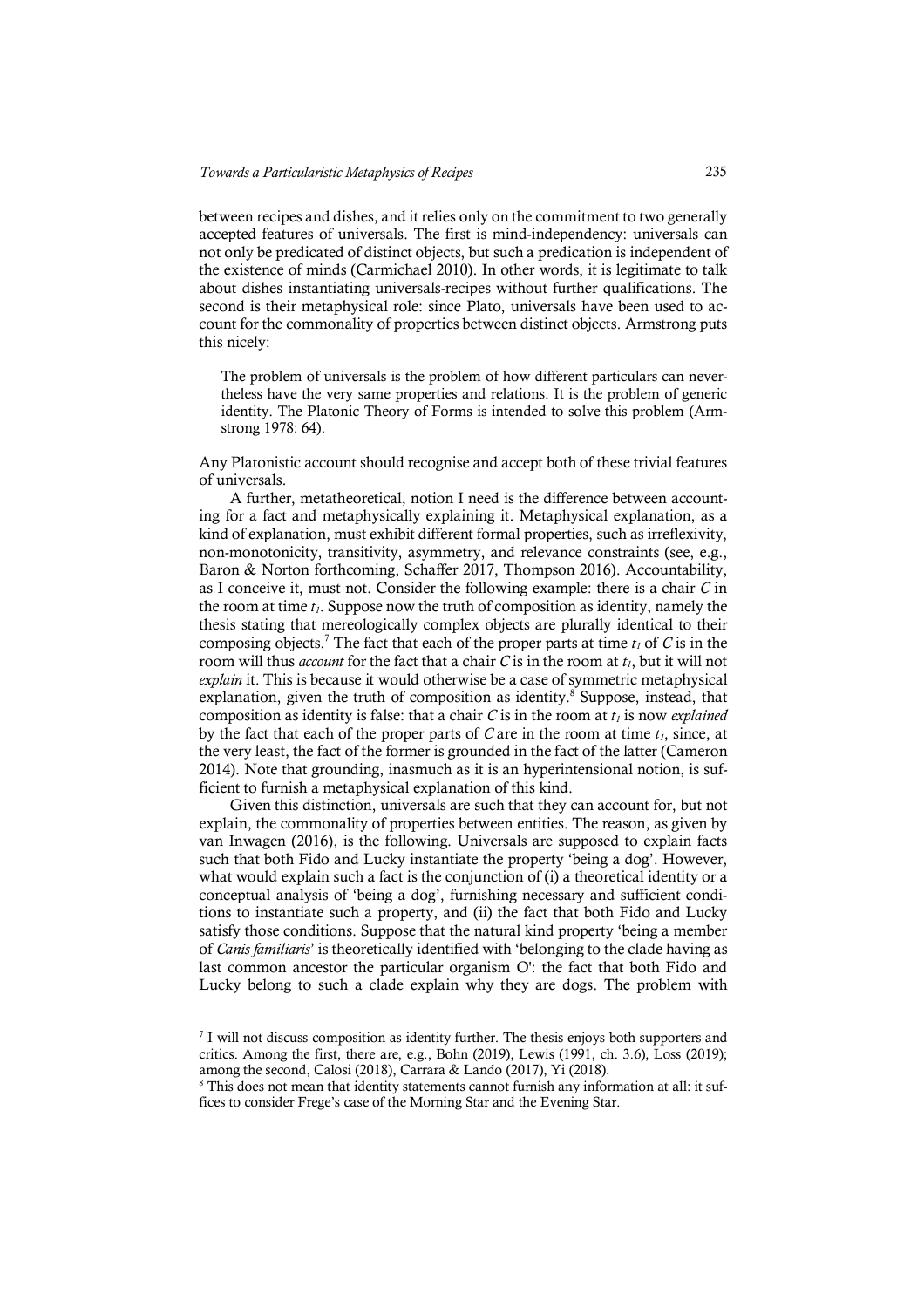universals here is that (i) can never be an ontological analysis of properties such as 'being a dog' and, thus, universals simply cannot play a role in the supposed explanation. Hence, universals can *account* for the sharing (and not sharing) of properties between entities, but they can never *explain* it. Of course, a particular theory of universals should also be motivated by arguments and be consistent with other theories that could potentially be endorsed.

However, it is the case that recipes have not only an accountability role but also an explanatory role with regard to the sharing of properties between dishes. This role can be shown by employing the notion of grounding, which is very intimately bound to the notion of metaphysical explanation. Consider the case of a dish  $D_l$  prepared by an author  $A_l$ :

- (i) The fact that a particular dish  $D_l$  made by an author  $A_l$  has certain culinary features is (at least partially) grounded in the fact that  $A<sub>l</sub>$  acted in specific ways to prepare it.
- (ii) The fact that  $A<sub>l</sub>$  acted in specific ways to prepare  $D<sub>l</sub>$  is (at least partially) grounded in the fact that the recipe *R* requires to act in specific ways.

These two statements are trivial. However, since the relation of grounding is transitive (Fine 2012, Schnieder 2011), from (i) and (ii) it follows that

(iii) The fact that a particular dish  $D_l$  made by an author  $A_l$  has certain culinary features is (at least partially) grounded in the fact that the recipe *R* requires to act in specific ways.

Since pointing to what grounds a particular fact provides an excellent metaphysical explanation for its subsistence, it follows, by generalisation, that recipes explain certain culinary features of dishes. This conclusion is enough to undermine standard Platonism: recipes perform a theoretical task that would be precluded to them if they were eternal types. Moreover, through the same pattern of grounding relations between facts, it is possible to show that recipes also explain the sharing of culinary properties between dishes.

A related problem concerns the inconsistency of Platonism with the possibility of explaining the sharing of certain culinary features of dishes through a relation of imitation, as often seems to be the case. The most appropriate way to characterise imitation here is as a relation involving two agents, e.g. a cook and an apprentice, and that it results in the resemblance between the dishes. Hence, correctly, imitation implies resemblance (Armstrong 1978: 66). Let us suppose that  $A_2$  imitated  $A_1$  and produced a dish  $D_2$  resembling  $D_1$  with respect to the salient culinary features. In any case of imitation, the following facts hold:

- (iv) The fact that  $D_1$  and  $D_2$ , made respectively by  $A_1$  and  $A_2$ , share certain culinary features  $f_1, f_2, ..., f_n$  is grounded in the facts that (i)  $D_1$  has  $f_1, f_2, ...,$  $f_n$ , and (ii)  $D_2$  has  $f_1, f_2, ..., f_n$ .
- (v) The fact that  $D_2$  made by  $A_2$  has certain culinary features is (partially) grounded in the fact that *A1* acted in specific ways.

The first statement can be considered as a straightforward conceptual analysis of what property sharing is meant to be. The second statement establishes a grounding relation between the instantiation of culinary properties by the imitator's dish and specific actions of the master. From (ii), (v), and the transitivity of grounding, it follows that

(vi) The fact that  $D_2$  made by  $A_2$  has certain culinary features is partially grounded in the fact that the recipe R prescribed to act in specific ways.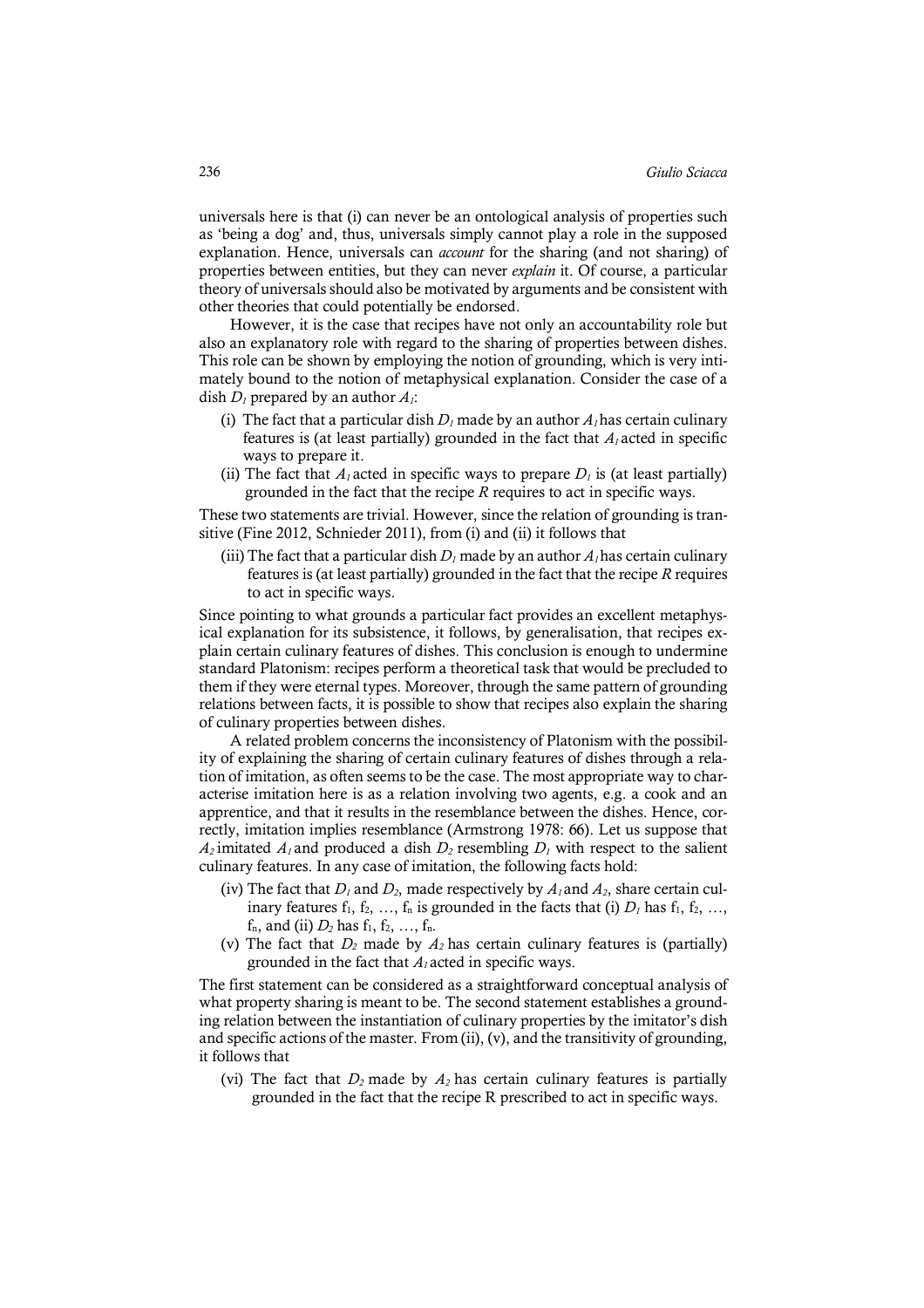Lastly, from (iv), (vi), and the transitivity of ground, it follows that

- (vii) The fact that  $D_1$  and  $D_2$ , made respectively by  $A_1$  and  $A_2$ , share certain culinary features is grounded in the facts that (i)  $D<sub>I</sub>$  has certain culinary features, and (ii) R requires to act in specific ways.
- Hence, by (vii) and subsumption of grounding (Fine 2012),
	- (viii) The fact that  $D_1$  and  $D_2$ , made respectively by  $A_1$  and  $A_2$ , share certain culinary features is partially grounded in the fact that R requires to act in specific ways.

From the grounding relation between these facts, we get a metaphysical explanation. As we saw above, however, facts concerning universals cannot provide any metaphysical explanation of the sharing of properties between entities. However, (viii), by establishing a partial grounding relation between the sharing of culinary features between dishes and a fact concerning a recipe, furnishes exactly such an explanation, although partial. Again, it follows that, since they have some explanatory role for the sharing of properties between dishes, recipes are not Platonic universals. 9

If this argument succeeds, the Platonistic account of recipes cannot be correct. Recipes are not eternal types or repeatable universals having dishes as instances. What are they, then? In what follows, I suggest that recipes should be considered as particulars. It seems in fact that any Platonistic characterisation of recipes as universals instantiated by dishes relies on a categorical error: recipes are *followed* by the author of a dish, not instantiated by the dish. Dishes do not instantiate recipes, in the same way that model aeroplanes do not instantiate the instructions for their construction. If recipes are accurately followed, the result of a plurality of events involving the cook and the proper kind of ingredients is the dish the recipe encodes. Thus, recipes are particular entities, which someway enter into causal relations with other particular entities, namely agents and dishes. Consider that people systematically memorise recipes, modify them following their own tastes, pass them through generations, present them in tv shows, and often misinterpret them, too.

If recipes are particulars, are they abstract or concrete? If they are concrete, where are they? A first idea suggests looking at the physical supports of their inscriptions: sheets of papers, cookbooks, digital documents. In the next section, I offer a metaphysical account which can straightforwardly explain many of these features of recipes.

### 2. Recipes as Abstract Particulars

There is a metaphysical account to which we can appeal that does not identify recipes with universals and is compatible with their social nature. This is the stage/continuant account, which was famously proposed by Kaplan as the correct metaphysical account of words (Kaplan 1990, 2011). <sup>10</sup> According to this account,

<sup>&</sup>lt;sup>9</sup> A rejoinder: recipes have no explanatory role in such cases because they are not that relevant. Maybe what is more relevant in the former scenario is how accurately the apprentice imitates its master. However, relevance comes in degree. So maybe recipes are not totally relevant in the former scenario. However, universals can never be relevant, neither partially, in such cases.

 $10$  I will not say anything more on the topic of the metaphysics of words. For a valuable entry on it, see Balletta 2018. Of course, recipes differ from words in many respects. For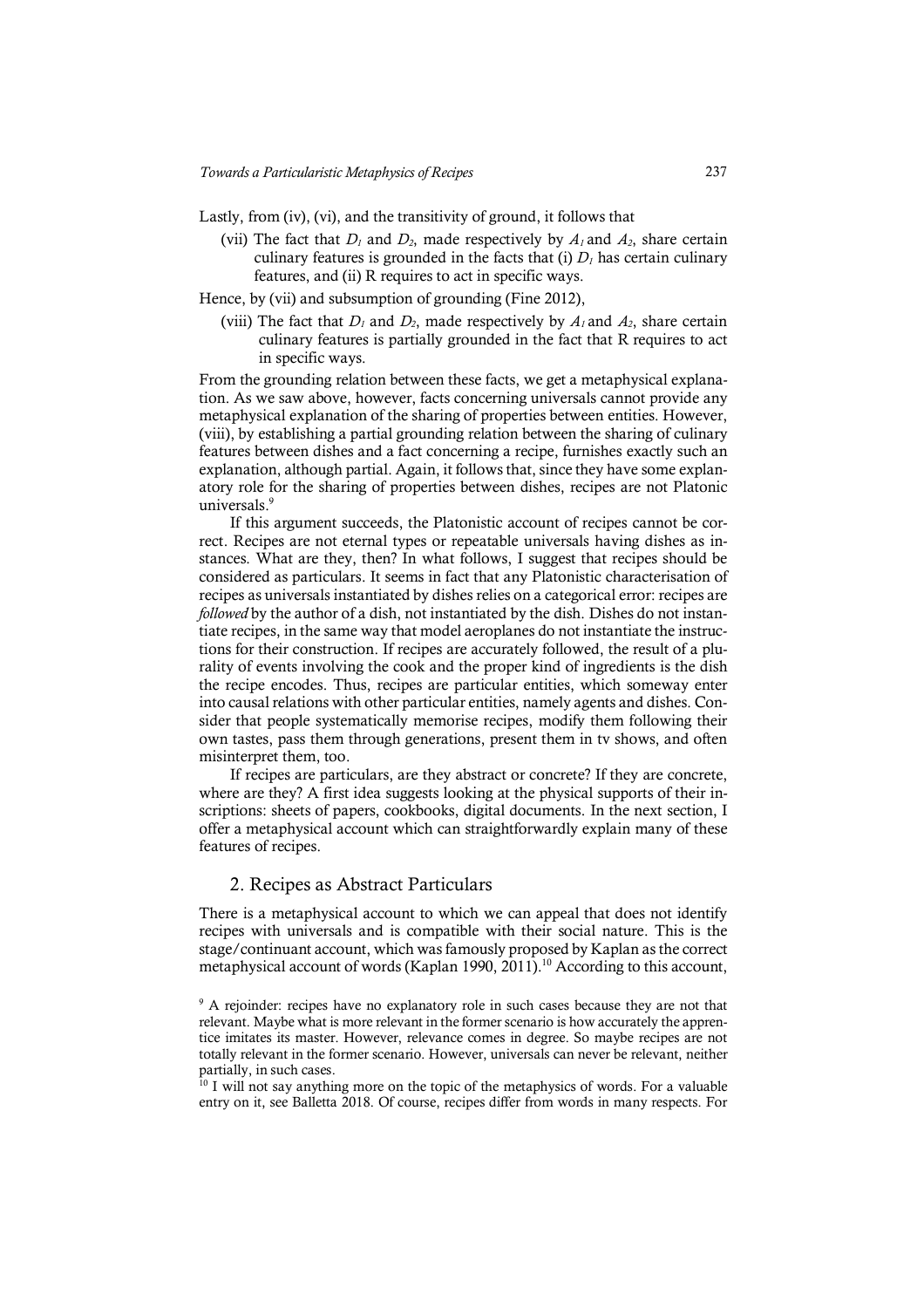a recipe is a continuant made  $up<sup>11</sup>$  of the proper stages recorded in, for example, cookbooks, grandmothers' minds, on scraps of paper and so forth. <sup>12</sup> Recipes are thus cultural objects, extended through space and time. Hence, from a metaphysical point of view, they are very similar to words: "They live in the world, not in Plato's heaven. They are cultural artefacts, created by us, transmitted by us, stored by us" (Kaplan 1990: 111).

The stage/continuant account delivers straightforward explanations of some of the most notable features of foods and recordings of recipes. Consider two independently invented, yet procedurally identical recipes: <sup>13</sup> the intuition is that they are two distinct recipes. It suffices to consider a world in which the first recipe is invented, but its doppelganger is not: this is a clearly metaphysically possible scenario, but it would not be if the two recipes were one and the same recipe. Anyway, since they have different introductory stages and are made up of unrelated, distinct stages, the stage/continuant account can easily explain the distinctness of the two recipes in historical and compositional terms. <sup>14</sup> For the same historical reasons, it is possible to distinguish virtually identical recipes such as *cecina*  and *farinata*, on the grounds of having developed in distinct Italian *milieus* (Borghini 2019: 240). Alternatively, consider two dishes resulting from different interpretations or versions of the same recipe, such as tiramisu made with mascarpone cheese and tiramisu made with cream. According to the stage/continuant account, there is in principle no problem in stating that the two dishes are different

example, words are clustered in languages and are made up of letters from an alphabet. The claim here is just that recipes and words have a remarkably similar metaphysics.

 $11$  I am agnostic about the proper notion of composition (e.g., mereological or non-mereological) in this case.<br><sup>12</sup> The content of such supports consists of sets of propositions. However, according to

Borghini (2015: 729 ff.), such sets of propositions would merely be incomplete representations of recipes. For example, recordings do not express the implicit residual of recipes. As it will get clear, a necessary condition for a recording to be a stage of a recipe is that it is recognized as such by an authenticity judgment, whose accuracy requires the expertise of the cook following the content of the recording. Hence, according to the present account, stages are complete representations as they are, but their status as such ultimately depends on a social decision.

 $13$  Although it is more of a philosophical case, Krondl suggests that something similar could have happened to the recipe for the strudel dough, which would have been developed independently in Turkey and central Europe (Krondl 2011: 82).

 $14$  I assume the existence of an introductory stage of recipes, and thus the existence of its inventor. However, this is a controversial assumption: "Indeed, most times recipes do not have *an* inventor—who invented *prosciutto*, or *mozzarella*, or *jambalaja*?" (Borghini 2011: 96). I agree that recipes can have no single inventor: of course, a plurality of persons may introduce the first stage of a recipe. However, this does not imply that recipes do not have an origin, that is, an introductory stage. Recipes are cultural items, and as such, they have a temporal location: hence, a beginning in time for their existence. In the ideal case, the introductory stage of a recipe is intentionally produced and, at the same time, recognized as such by its inventor. In the vast majority of cases, though, the introductory stage should be identified with the first recording followed by an agent having the intention to produce a specific final food. Different cultural products seem to enjoy the same introductory pattern. Consider a musical genre, e.g., rockabilly. Its birth should be temporally located at the instant in which someone held certain propositional attitudes towards particular sound patterns. Among the propositional attitudes, there is the recognition that a specific kind of music is produced by reproducing those sound patterns. To be sure, it will be called 'rockabilly' and recognized as such only later.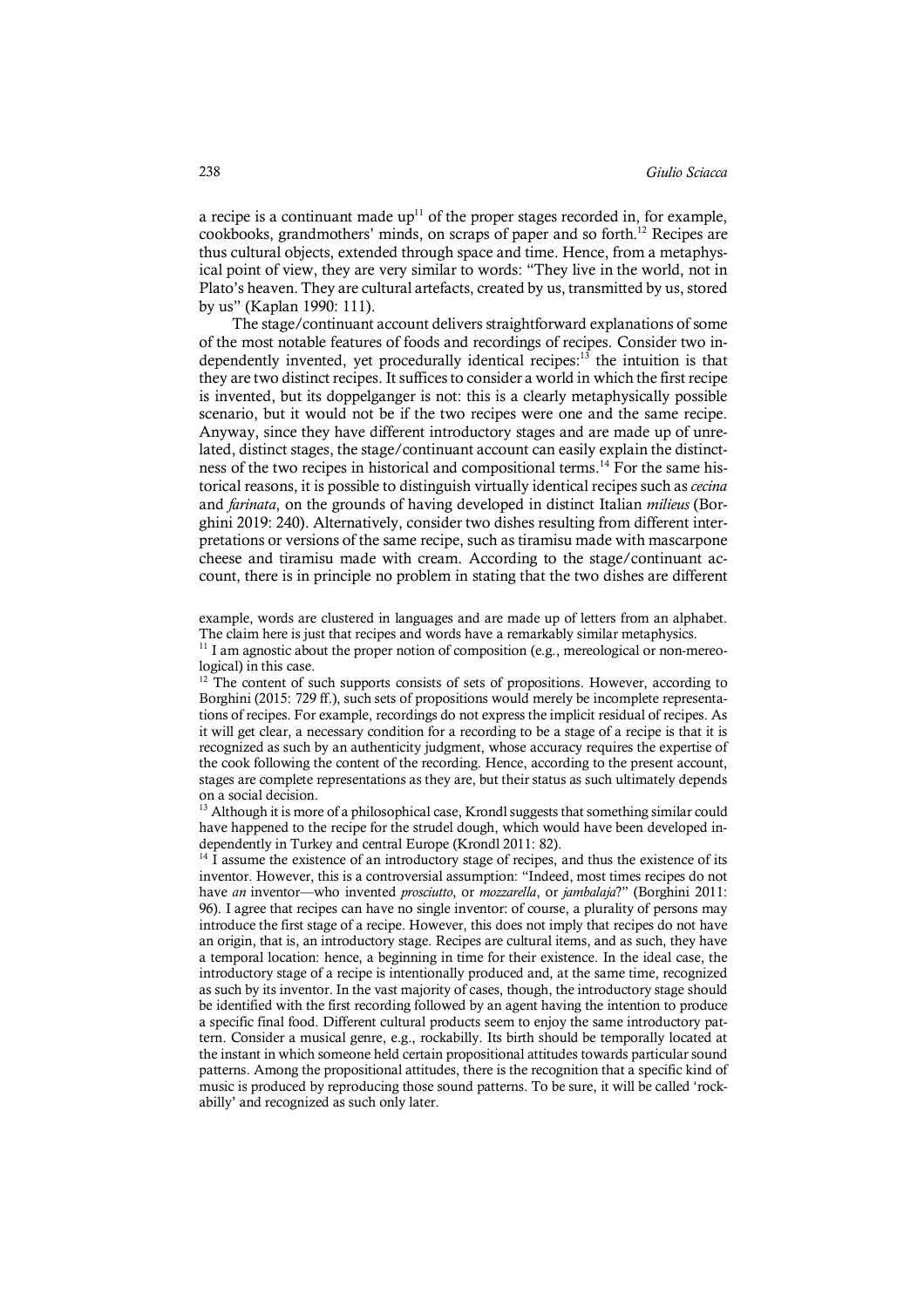interpretations of the same recipe since they are dishes resulting from the execution of two different stages of the same continuant. <sup>15</sup> Recipes admit 'forks', that is, stages remarkably different one from the other. In this respect, recipes are like words, which admit inscriptions and utterances that deviate far from the standard. 16

Another feature of recipes that is captured by the stage/continuant account is their existence in space and time. Recipes have a history, and people modify some of their procedures or ingredients through time. Some modifications are brought about by technological progress (e.g., many cookbooks now prescribe to whisk eggs and sugar with the help of a kitchen aid), but many are introduced by people so that dishes are best suited for their own tastes. Consider that, on the one hand, it is quite evident that an expression such as 'the recipe for strawberry ice cream' is just an improper definite description, since there are countless different recipes for strawberry ice cream. However, on the other hand, there must be something in common between two different recipes for strawberry ice cream. Both facts have an elegant explanation when the focus is shifted from particular recipes to their stages, that is, physical objects which record them. Different recordings of the same recipe will often encode different dishes belonging, nevertheless, to the same kind of dishes.

The stage/continuant account, though, relies on the answer to the following crucial question: when are different recordings of recipes stages of the same recipe? To be sure, a simple vertical model, according to which it is necessary and sufficient for two recordings of recipes to share a common origin to be stages of the same recipe, cannot be adequate. It suffices to consider the following case in the history of desserts. The sponge cake that is known in Italy as *Pan di Spagna* was initially invented by the Ligurian pastry chef Giovan Battista Cabona at the Spanish court, around the  $16<sup>th</sup>$  century (Coxall 2018: 48). Later, the recipe was substantially modified by French pastry cooks, who added butter to the preparation and increased the amount of sugar and eggs. The resulting dessert is now known as *génoise* (Krondl 2011: 152). *Génoise* and *Pan di Spagna* are certainly different dishes, even if the former was born as a slight alteration of the latter. Nevertheless, the corresponding recipes are now certainly distinct: a fork in the metaphysical structure of *Pan di Spagna* as it became a new entity. Recipes can change: subsequent recordings can encode quite distinct resulting dishes, but they cannot persist through any kind of change. As it is the case with biological species, a criterion must be found for segmenting lineages through time.

In this respect, however, recipes are very different from other kinds of entities that typically persist through change, namely organisms. The difference lies in the naturalness of the entities. Limits to the kinds and degree of change organisms can bear without ceasing to exist as their biological nature determines them.<sup>17</sup>

<sup>&</sup>lt;sup>15</sup> As I stated above, stages can be simply recorded in one's mind.

 $16$  Within limits, of course: "recipes are not infinitely flexible" (Heldke 1988: 24). The concept of tolerance has already been investigated in the debate on the metaphysics of words. Consider: how much can two utterances or inscriptions of the same word vary? (see, e.g., Hawthorne & Lepore 2011, Kaplan 2011).

 $17$  In the usual cases, an organism persists as such through all the changes that do not cause its death. However, there are more exotic cases in which an organism *x* can persist through change as numerically the same entity *x*, but not as an organism. Consider the males of many seadevil species, which parasitize a female by sticking to her belly thanks to modified teeth. Through complex processes of histological transformations, males turn, thus, from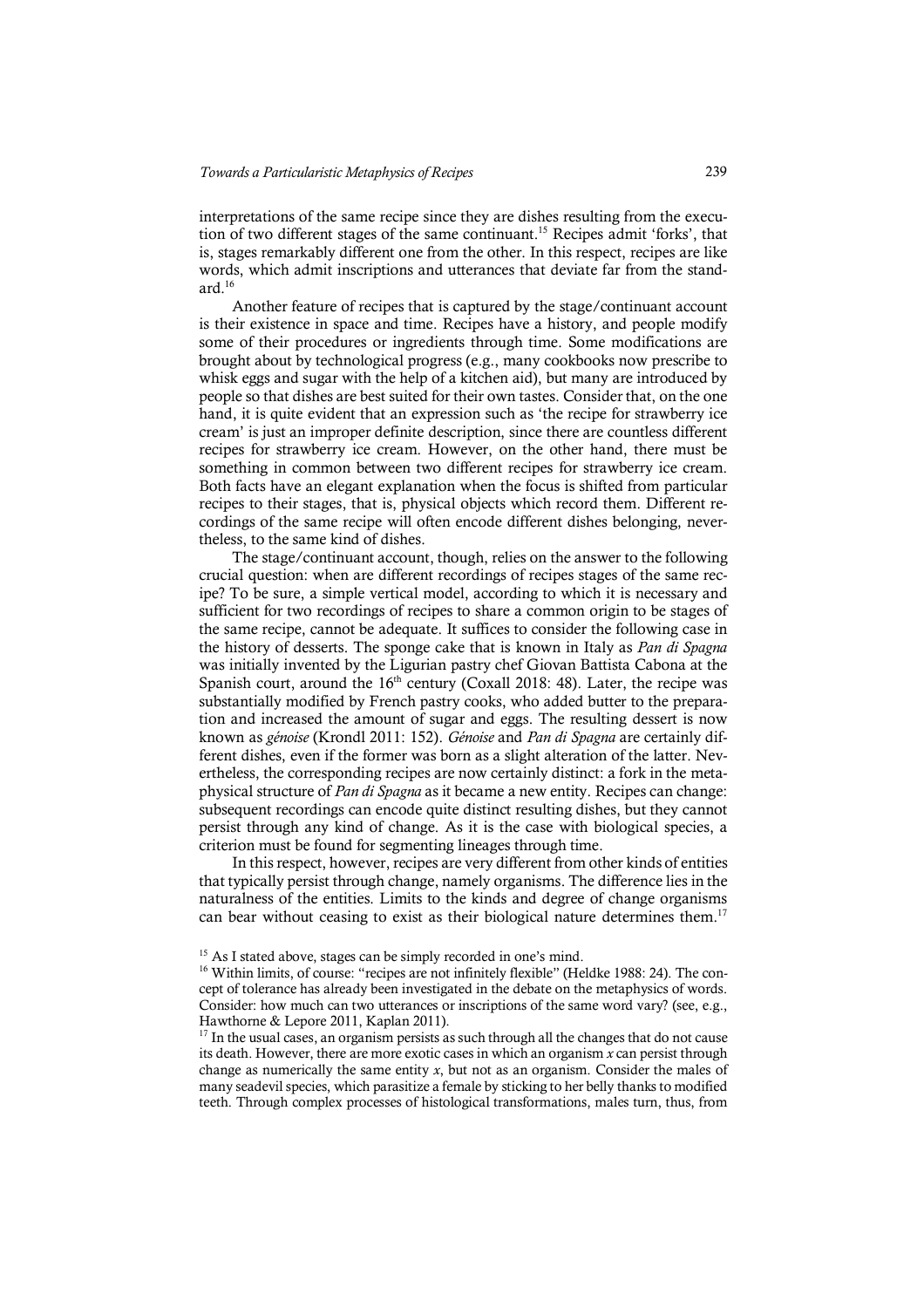Recipes, though, are cultural artefacts rather than natural objects. According to the stage/continuant account, recipes persist through time by having stages at different times. Their persistence conditions are thus identified with the necessary and sufficient conditions that a recording must satisfy to be the stage of a particular recipe. These conditions are largely socially determined:<sup>18</sup> which recordings should be considered stages of a particular recipe is up to a social, and often collective, judgement. Such a judgement declare the authenticity of recordings.

When it comes to dishes, Borghini offers two notions to capture the conditions for their authenticity: fit and approval rating. The fit of a dish is defined as "the ratio of two factors: resemblance and context" (Borghini 2015: 733). A poorly risen pizza easily fits a college party, but not *Gino Sorbillo's pizzeria*. The approval rating, on the other hand, points to the fact that "it is typically up to a collectivity of people to assess whether a dish authentically produces a recipe" (734). These two notions capture the authenticity of dishes given the satisfaction of two conditions, namely the *implicit residual* of a recipe and the *expertise*. The implicit residual of a recipe is the set of (kinds of) procedures that are not encoded by the recipe but that the cook must know to prepare the corresponding dish adequately (732). How and how much to knead dough is an implicit residual of a recipe for focaccia. On implicit residual, Borghini builds up the notion of expertise: "in order to deliver a dish that instantiates a given recipe, then, a cook must possess *expertise* in the relevant abilities required to prepare the dish" (732).

Borghini's remarks on the authenticity of dishes can be mostly maintained in the stage/continuant account of recipes and used as criteria for their persistence through time. Recipe-recordings are stages of a particular recipe that depend on authenticity judgments, and the positivity of authenticity judgments depends on the fit and the approval rating of the encoded dish. Some form of expertise is necessary in order to respect the instructions encoded on a stage of a recipe and produce the corresponding dish.<sup>19</sup> The implicit residual and expertise are, thus, necessary in order to guarantee the accuracy of authenticity judgements. If the cook is not an expert, she would not be able to follow the instructions on the recording adequately, and the authenticity judgments would perhaps be diverted. The relation between a recipe and an authentic dish, then, is indirect and grounded in the relation between a recipe-recording and the dish itself. Between a recipe-recording and the dish an expert can produce by following the content of the recipe-

freely swimming organisms into sperm-producing organs of the mate (Fairbairn 2013: 125- 126).

<sup>18</sup> I say 'largely' because a necessary condition for the persistence of recipes is some causal connection between the recorded stage. Such a connection does not imply that recipes admit no gaps, that is, periods in which there are no available recordings of it. Consider the case of a cook discovering an inscription and reviving a long-gone recipe (Borghini 2015: 736). Furthermore, it should be noticed that the causal condition follows from the nature of recipes, not from the stage/continuant account. There are kinds of entities, such as persons, which do not respect that condition (see Patrone 2017 on the problem of defining such a relation between stages of persons). Lastly, it is interesting that social factors play a considerable role in identity judgments concerning other culinary categories, e.g., wine (see Borghini 2012).

<sup>19</sup> It should be noted that if respecting the instruction encoded on a stage of a recipe requires expertise, expertise cannot always require an apprenticeship, *contra* Borghini's suggestion (2015: 732). Otherwise, any case of the introduction of a recipe is a counterexample to such a suggestion.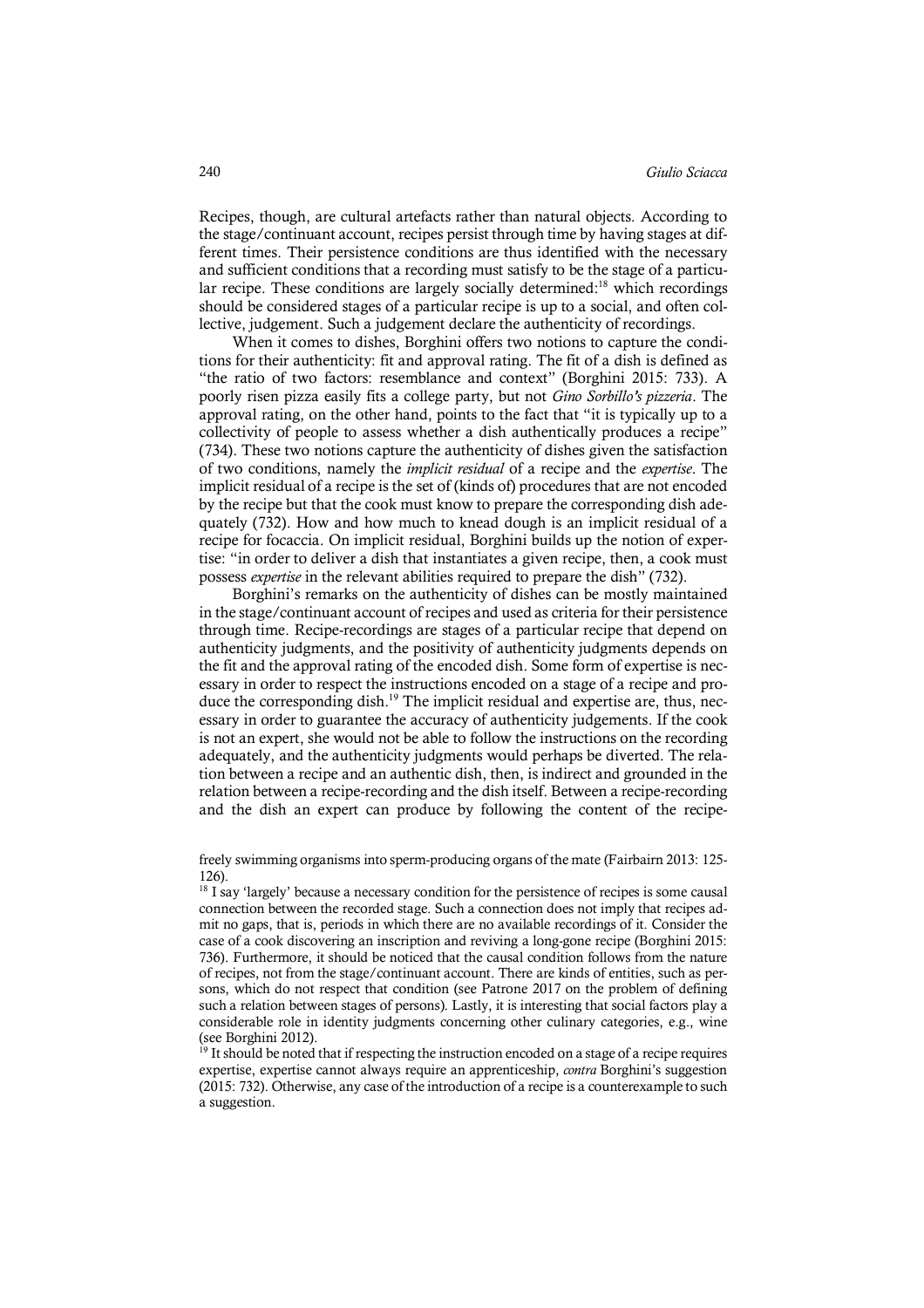recording, there is a causal dependence relation, in which the intentional actions of an agent play an ineliminable role, as well as the satisfaction of a social authenticity judgement.

To be sure, there must be some tolerance in the evaluation of the authenticity of a dish and, thus, of a recording. Intuitively, recipes can be placed on a continuum between low-standard and high-standard recipes. Such a continuum can be superimposed on the tolerance spectrum, that is, the degree of variation tolerated in authentic dishes of a given kind. On the low-standard side, there are everyday recipes such as the recipe for pasta with tomato sauce or fruit salad. On the highstandard side, there are autographic recipes, for example Massimo Bottura's *Chicken chicken chicken… where are you?*, and traditional recipes associated with particular *milieus* (Borghini 2011: 96 ff.). There is a link between the tolerance for variation and the open-endedness of recipes: if a recipe has a high degree of openendedness, it has a high degree of tolerance for variation too and vice versa. Highstandard recipes typically have a low degree of open-endedness, and thus a low degree of tolerance for variation; whereas, low-standard recipes exhibit a higher degree of open-endedness and tolerance for variation. However, again, the degree of variation tolerated by a recipe is up to the social judgement of authorities. The difference between the persistence conditions of low-standard and high-standard recipes is not metaphysical, but only epistemic: as far as low-standard recipes are concerned, it is more likely that the judgements of experts and non-experts are in agreement.

To sum up, the role of experts in determining the persistence conditions of recipes characterises recipes as social objects in at least two different ways. First and foremost, it is up to the authenticity judgments of experts to cut segments of causally connected recordings into distinct recipes. Second, such authenticity judgements depend on the proper execution of a recording, which requires that the cook possesses the expertise and can satisfy the implicit residual of the recording. Hence, the construction of recipes from recordings is socially influenced in two ways: it is up to experts, whose judgement cannot be considered trustworthy unless the cook can guarantee proper execution of the instructions in the recording, that is, adequate production of the encoded dish.

All in all, then, according to the reasons presented in this section, a reciperecording is a stage of a particular recipe if and only if (i) it is itsintroductory stage or it is historically connected to such a stage, and (ii) the encoded dish is appropriately evaluated as authentic. 'Appropriately evaluated' means that the implicit residual and the expertise are verified, and the evaluation has been given (or confirmed) by experts.

# 3. Recipes as Artefacts

One last issue requires attention. I have claimed that the existence of recipes depends on human activities in specific ways. Among the philosophically relevant categories of entities, there are two suitable candidates with which to identify recipes.

The first is documents, a category of social objects which have recently been pointed to as the very bricks of the social reality (Ferraris 2015, Ferraris & Torrengo 2014). According to the documentality view, documents are identified as the supports of the content of social acts, and which are considered the entities grounding the existence (and persistence) of social reality (Ferraris & Torrengo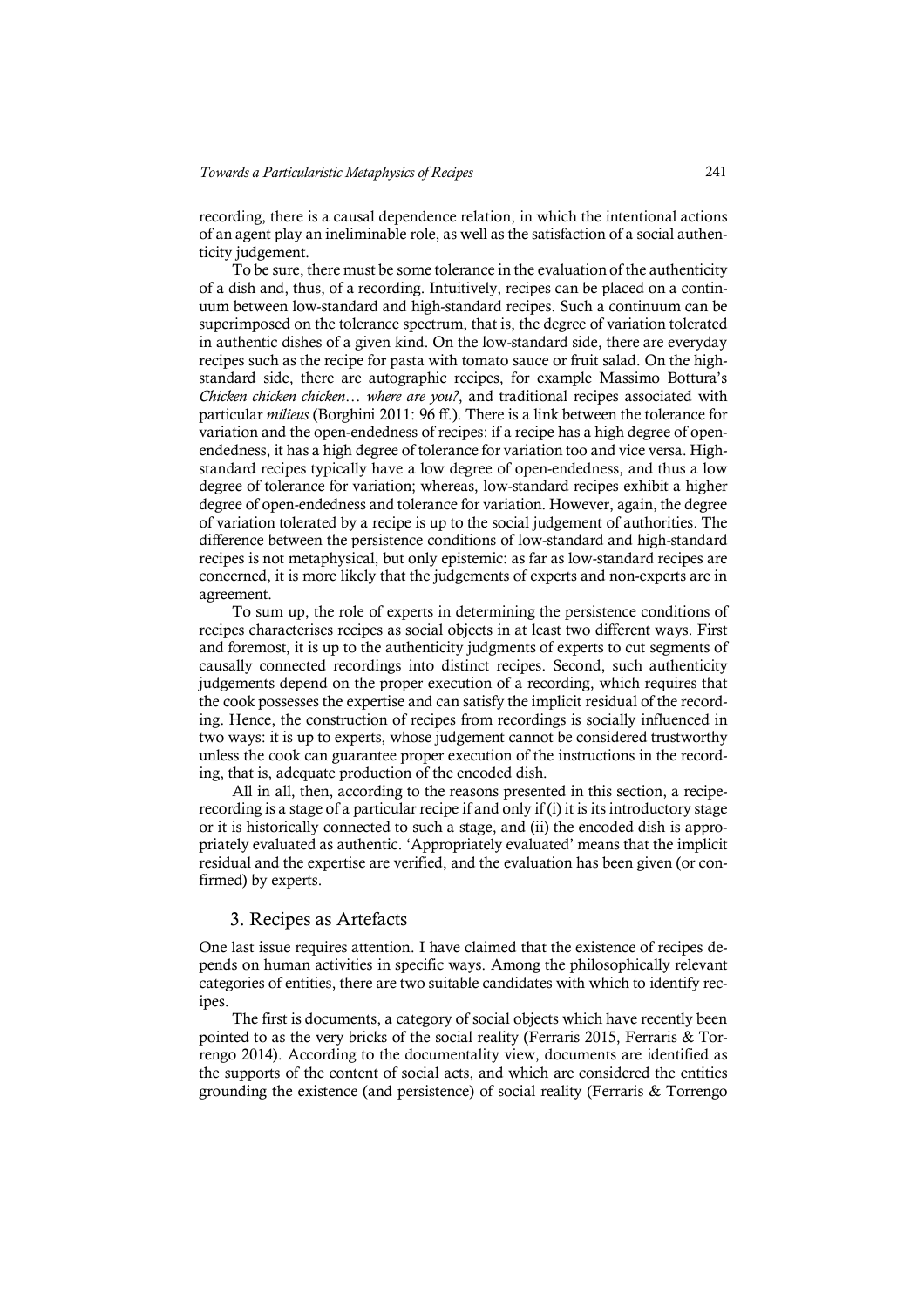2014: 18). Such supports can be external, such as sheets of paper and digital documents, but also 'internal', such as the shared witness of a social act, e.g. a promise.

These seem to be features of recipe-recordings too: as we said in the previous section, recipe-recordings partially ground the existence of particular dishes, and particular dishes are characteristic of human cultures and so *a fortiori* of social reality. Recipes are always recorded on external supports, such as cookbooks or sheets of paper, but also internal 'mental supports', such as grandmothers' minds. However, two conditions must be satisfied for something to be a social object (Ferraris 2015: 425): (i) being the result of a social act, and (ii) being recorded on some external or internal support. Recipes satisfy (ii) since they are usually repeatedly recorded in such a way. Whether they satisfy (i) or not depends on our definition of social acts. Generally, social acts are considered as essentially linguistic acts, which must be addressed to someone and thus grasped in order to display their performative powers (Mulligan 2016: 19). But then, recipes are not the result of social acts. Consider that social acts, insofar as they are essentially linguistic, are different from individual intentional acts and, insofar as they are always directed to someone, require interactions among individuals (Ferraris & Torrengo 2014: 12). Recipes differ in this respect. The establishment of a recipe's persistence conditions requires interactions among individuals, that is, an agreement on the authenticity of a recording among experts. However, there seems to be no meaningful sense in which such an establishment can be characterised as essentially linguistic. Hence, recipes are not documents.

The second category of human-dependent objects I want to consider is the category of artefacts. Artefacts are usually identified with objects satisfying the following three conditions (Preston 2018): (i) being intentionally produced, (ii) involving modification of materials, (iii) being produced for a purpose. Recipes satisfy (iii): the purpose of a recipe is to encode a dish in an accurate manner (modulo its implicit residual). Concerning the satisfaction of (i), the following counterexample could be raised. The Negroni Sbagliato was invented in Milan in 1972 as a consequence of a mistake. The bartender Mirko Stocchetto was preparing a Negroni, but he confused prosecco with gin. Hence, the recipe for Negroni Sbagliato was not intentionally produced, and so recipes do not generally satisfy (i). However, such an objection misfires because it misidentifies the time of the introduction of the recipe. It is not the case that Negroni Sbagliato was invented the precise instant Stocchetto mixed prosecco instead that gin with the other proper ingredients: for a recipe to be invented, it is necessary that it is recognised as a particular procedure for a specific product. This is the rationale behind Borghini's claim that recipes must contain a performative utterance: for something to be recognised as a (recording of a) recipe, it must contain an identifying speech act of the form 'this is a (recording of a) recipe for Negroni Sbagliato' (Borghini 2015: 727). The introductory stage of Negroni Sbagliato, then, is Stocchetto's internal recording, which he purposely produced once he noticed the appreciation of his former error. The constitutive presence of such an identifying speech act into a recipe-recording implies it is intentionally produced. Therefore, recipes satisfy (i).

What about (ii)? The condition is intended to capture the idea that artefacts come into existence through human transformative actions, and merely using natural objects for specific purposes is not enough: to use the position of the North Star in the sky while navigating is not to create a compass. Prima facie, then, this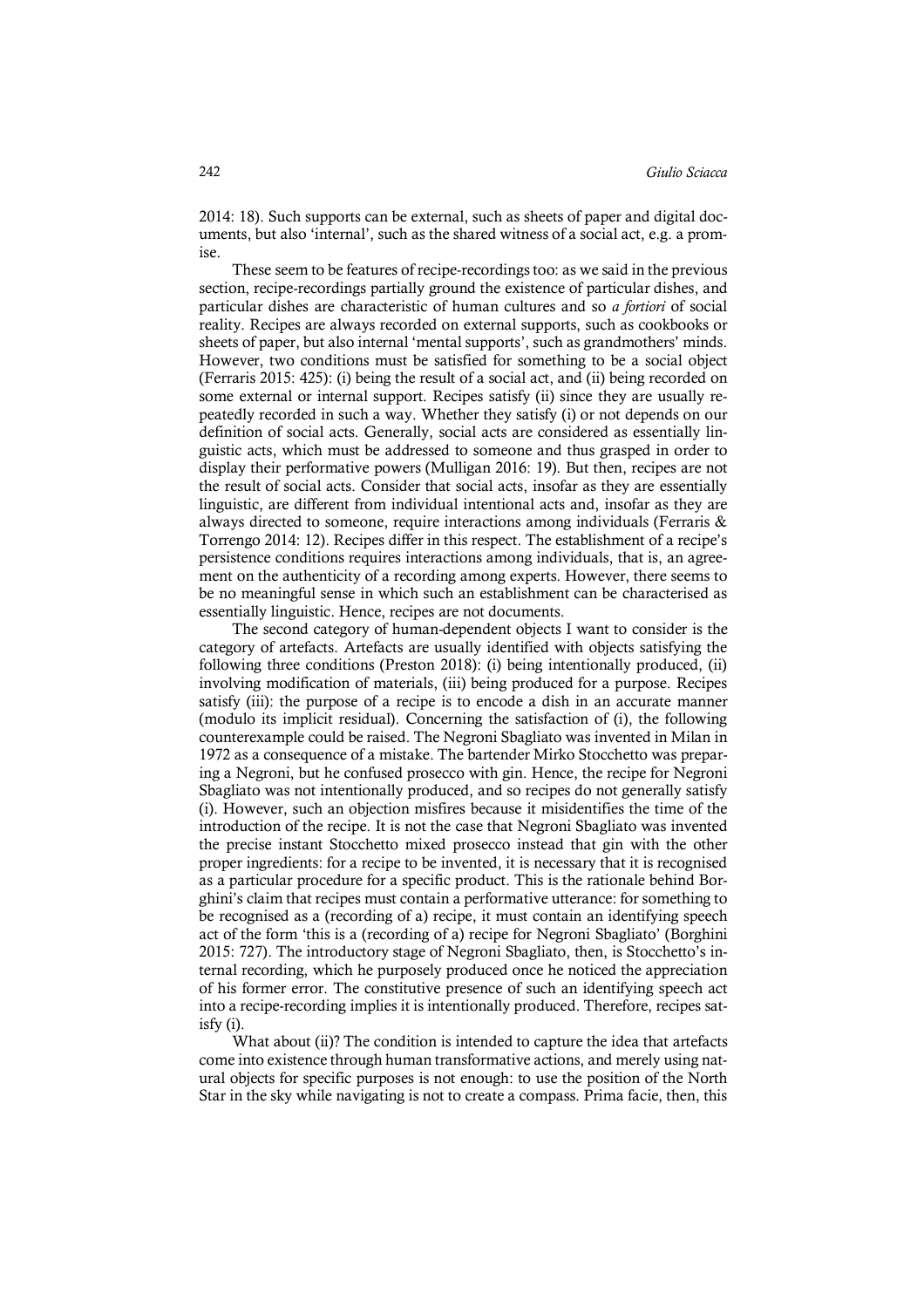condition seemsto imply the concreteness of artefacts, and objects such as statues, hammers, and smartphones easily fit the condition. Recipes are clearly not analogues to these standard artefacts in this respect. However, the condition of concreteness for artefacts is too strong. First, in order to avoid counterexamples such as the stone-hammer one, it is enough to state that for an object to be an artefact it must ontologically depend on human minds. This condition seems sufficient to imply that the hammer-stone, the very concrete object, is not an artefact. Second, many philosophers identify abstract, contingently existing objects of different cultural kinds with legitimate artefacts. In the words of Kaplan:

These are objects that are natural, that were *created in nature*, by a (perhaps) human creator, at a time, in a place, and that live their lives in nature and can change over time—as we do, though we are not abstract objects—and that can, under certain natural conditions, cease to exist. (Kaplan 2011: 506).

Abstract, contingently existing objects such as words (Kaplan 1990, 2011), fictional characters (Evnine 2016, Kripke 2013, Thomasson 1998), musical works (Evnine 2016, Levinson 2013, Friedell 2020), languages (Evnine 2016, Frigerio 2018) are now widely recognized as artefacts. Recipes should be regarded as objects of the same kind. They are abstract, at least more abstract than recipe-recordings, in the same way words are more abstract than mere morphological shapes (Kaplan 2011: 506). They exist contingently: if Mirko Stocchetto had been more careful, Negroni Sbagliato would have never seen the light. Any procedurally identical recipe with a different history would just be a doppelganger. Lastly, recipes extend through space and time and can bear a certain kind of change, via the concreteness and causal connectedness of their recordings.

# 4. Conclusion

Recipes are cultural objects which inhabit the world and causally interact with people through their recordings. A Platonistic metaphysics struggles with preserving the right grounding relations between facts concerning recipes and dishes, and, ultimately, it appears to rest on a categorical error. For these reasons, it should be rejected and replaced with a particularist metaphysics. According to the stage/continuant view, recipes come into existence through an introductory stage, that is, a mental or written down recording. Such a recording is pointed out as the introductory stage, spawned by a speech act. Recipes, then, extend through space and time and can be tracked down by their constituting recording. Which recordings constitute a recipe is ultimately a matter of expert judgement. It is, thus, clear that recipes are strongly social objects because their very persistence conditions are the result of social judgements. Therefore, the present stage/continuant account should be regarded as a constructivist theory of recipes.

Recipes are particular objects, extended through space and time, and dependent for their existence and persistence on human minds. Which kind of objects are they? Their identification with artefacts seems correct. Philosophers have recently broadened the notion of artefact in order to include entities such as words, languages, and musical compositions.

I have not focused much on the abstractness of recipes. I suspect the topic has not much to do with recipes as such, but with two different and more general metaphysical questions.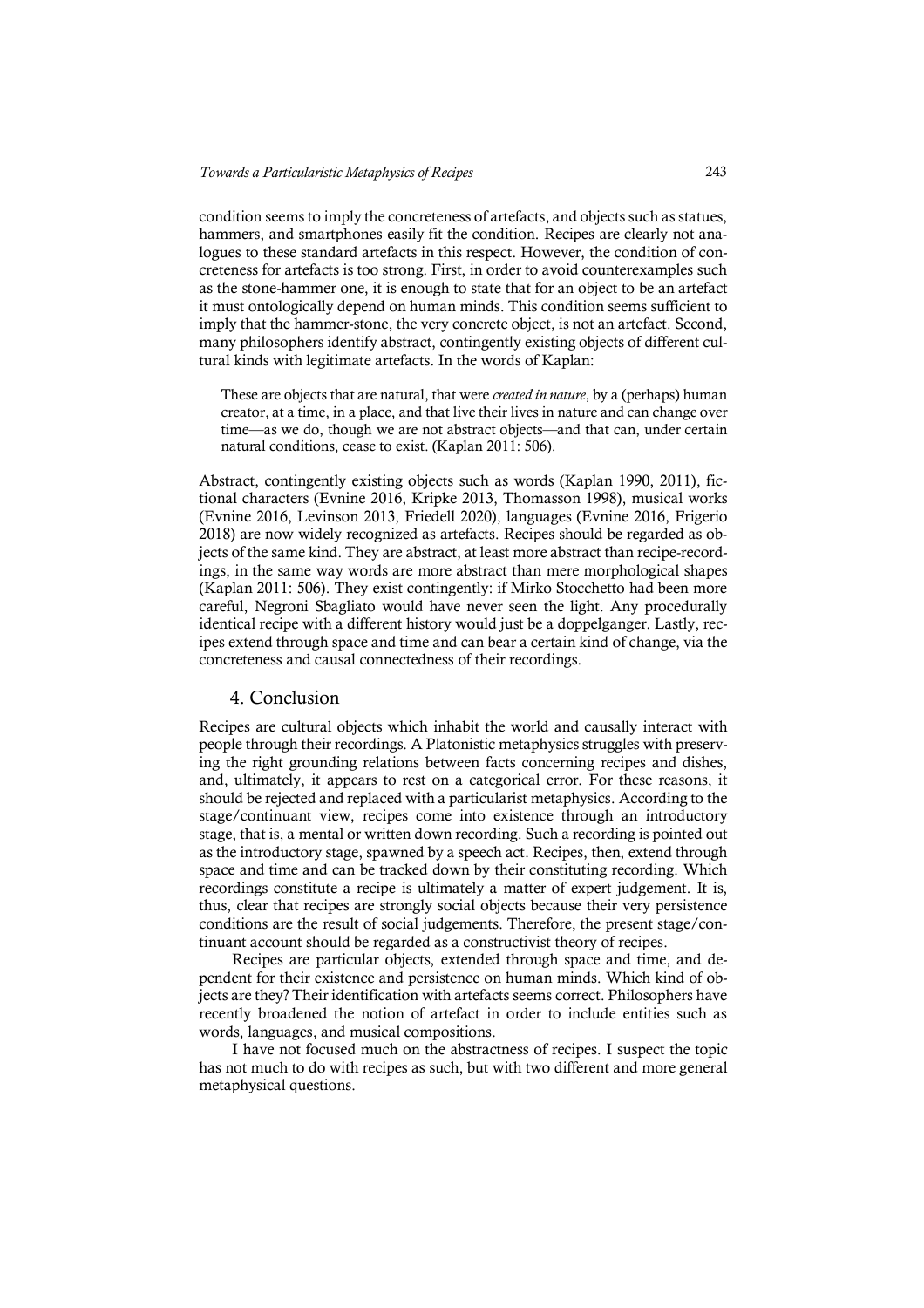First, how should the line between abstractness and concreteness be drawn? This question has been around since its discussion by Lewis (1986b: 82 ff.). In a nutshell, there are many non-equivalent ways to draw the line. According to some of these, recipes turn out to be concrete; according to others, they turn out to be abstract. Without independent reasons supporting a specific way of drawing the line, the question of abstractness or concreteness of recipes is mostly a terminological issue.

The distinction between abstract and concrete entities is intimately connected with the second question, concerning the compositional nature of recipes. Throughout the paper, I have been careful in stating that recipes are "made up" of recipes-recordings, without further qualifying the compositional relation between them. Again, the choice of a compositional relation over another should be independently motivated and considered in the light of other principles and notions. Consider, for example., the principle of the location of the whole (Costa 2018: 113), according to which, if *x* is part of *y* and *x* occupies a spatiotemporal region, then *y* occupies a spatiotemporal region too. If the relation between reciperecordings and recipes is the parthood relation, then the principle of the location of the whole implies that recipes occupy spatiotemporal regions. According to the Lewisian Negative Way, being abstract amounts to not having a spatiotemporal location (Lewis 1986b: 83). It would then follow that recipes are not abstract. Nevertheless, a fruitful discussion of these and similar topics needs much more space and argumentation.

#### References

- Armstrong, D. 1978, *Universals and Scientific Realism*, Vol. I, *Nominalism and Realism*, Cambridge: Cambridge University Press.
- Balletta, S. 2019, "Metaphysics of Words", *Theoria*, 85, 31-48.
- Baron, S. & Norton, J. forthcoming, "Metaphysical Explanation: The Kitcher Picture", *Erkenntnis*.
- Bohn, E. 2019, "Composition as Identity: Pushing Forward", *Synthese*, Online-first: https://doi.org/10.1007/s11229-019-02193-x.
- Boorstin, D. 1962, *The Image: A Guide to Pseudo-events in America*, New York: Harper.
- Borghini, A. 2011, "What is a True Ribollita? Memory and the Quest for Authentic Food", in Piazza, T. (ed.), *Secret and Memory in the Information Age*, Porto: Afrontamento, 93-106.
- Borghini, A. 2012, "On Being the Same Wine", *Rivista di Estetica*, 51, 175-192.
- Borghini, A. 2015, "What Is a Recipe?", *Journal of Agricultural and Environmental Ethics*, 28, 719-38.
- Borghini, A. 2019, "Authenticity in Food", in Kaplan, D. (ed.), *Encyclopedia of Food and Agricultural Ethics*, Berlin: Springer, 239-44.
- Calosi, C. 2018, "Failure or Boredom: The Pendulum of Composition as Identity", *American Philosophical Quarterly*, 55, 281-92.
- Cameron, R. 2014, "Parts Generate the Whole, but They Are Not Identical to It", in Cotnoir, A. & Baxter, D. (eds.), *Composition as Identity*, Oxford: Oxford University Press, 90-107.
- Carmichael, C. 2010, "Universals", *Philosophical Studies*, 150, 373-89.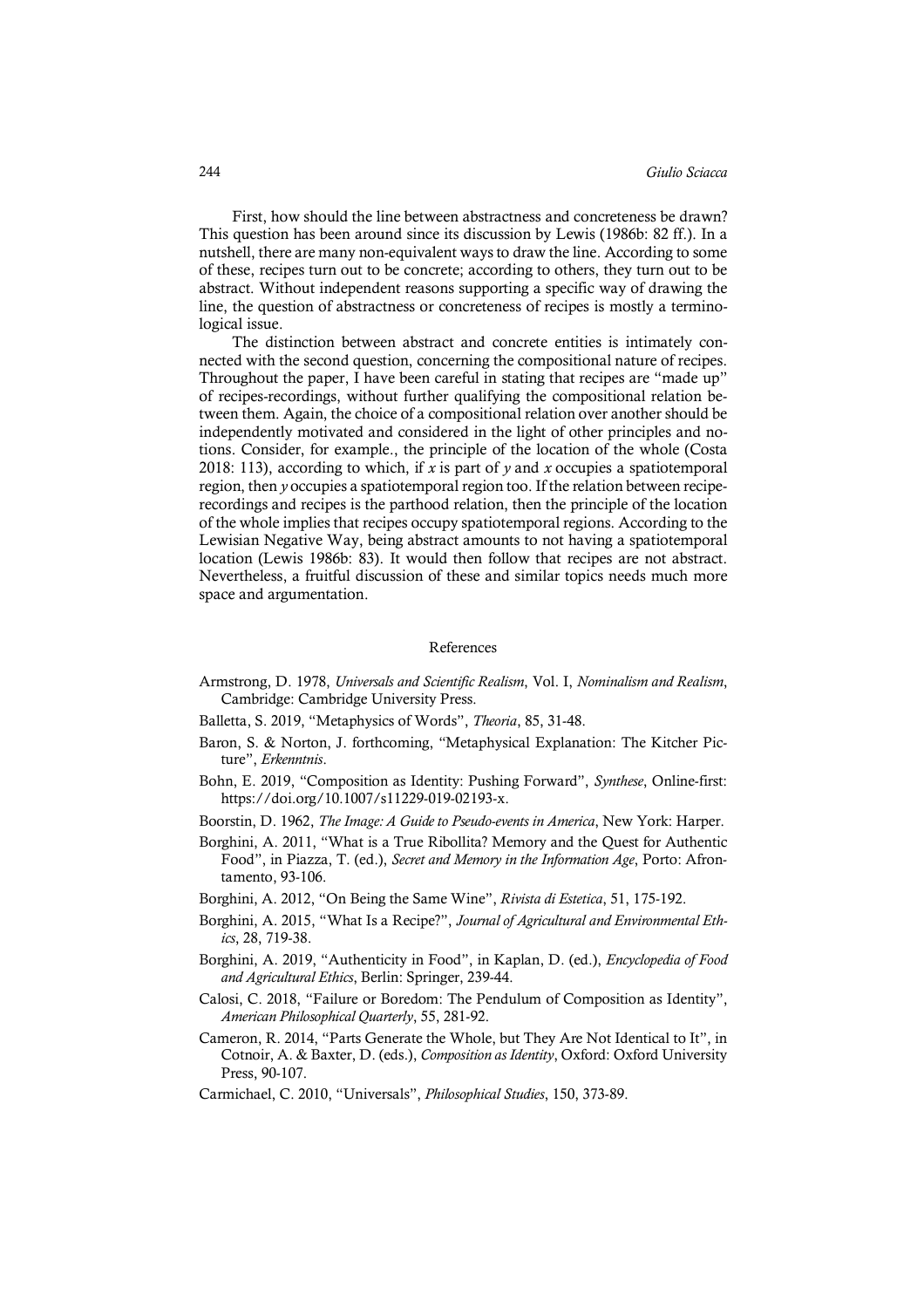- Carrara, M. & Lando, G. 2016 "Composition and Relative Counting", *Dialectica*, 71, 489-529.
- Costa, D. 2018, *Esistenza e Persistenza*, Milano-Udine: Mimesis.
- Coxall, M. 2018, *Traditional Baking Recipes of Spain*, Andalusia: Cornelio Books.
- Evnine, S. 2016, *Making Objects and Events*, Oxford: Oxford University Press.
- Fairbirn, D. 2013, *Odd Couples. Extraordinary Differences between the Sexes in the Animal Kingdom*, Princeton: Princeton University Press.
- Ferraris, M. 2015, "Collective Intentionality or Documentality?", *Philosophy & Social Criticism*, 41, 423-33.
- Ferraris, M. & Torrengo, G. 2014, "Documentality: A Theory of Social Reality", *Rivista di Estetica*, 57, 11-27.
- Fine, K. 2012, "Guide to Ground", in Correia, F. & Schnider, B. (eds.), *Metaphysical Grounding*, Cambridge: Cambridge University Press, 37-80.
- Friedell, D. 2020, "Why Can't I Change Bruckner's Eight Symphony?", *Philosophical Studies*, 177, 805-24.
- Frigerio, A. 2018, "On the Ontology of Biological Species", in De Florio, C. & Giordani, A. (eds.), *From Arithmetic to Metaphysics. A Path through Philosophical Logic*, Berlin: de Gruyter, 135-50.
- Hawthorne, J. & Lepore, E. 2011, "On Words", *Journal of Philosophy*, 108, 447-85.
- Heldke, L. 1988, "Recipes for Theory Making", *Hypathia*, 3, 15-29.
- Heldke, L. 2012, "An Alternative Ontology of Food: Beyond Metaphysics", *Radical Philosophy Review*, 15, 67-88.
- Kaplan, D. 1990, "Words", *Aristotelian Society Supplementary Volume*, 64, 93-120.
- Kaplan, D. 2011, "Words on Words", *Journal of Philosophy*, 108, 504-29.
- Kripke, S. 2013, *Reference and Existence*, Oxford: Oxford University Press.
- Krondl, M. 2011, *Sweet Invention. A History of Dessert*, Chicago: Chicago Review Press.
- Levinson, J. 2013, "Indication, Abstraction, and Individuation", in Mag Uidhir, C. (ed.), *Art & Abstract Objects*, Oxford: Oxford University Press, 49-61.
- Lewis, D. 1986a, "New Work for a Theory of Universals", *Australasian Journal of Philosophy*, 61, 343-77.
- Lewis, D. 1986b, *On the Plurality of Worlds*, Oxford: Blackwell.
- Lewis, D. 1991, *Parts of Classes*, Oxford: Blackwell.
- Loss, R. 2019, "On Atomic Composition as Identity", *Synthese*, Online-first: https:// doi.org/10.1007/s11229-019-02295-6.
- Mulligan, K. 2016. "Persons and Acts Collective and Social. From Ontology to Politics", in Salice, A. & Schmid, H.B. (eds.), *The Phenomenological Approach to Social Reality*, Berlin: Springer, 17-45.
- Patrone, F. 2017, "Parfitians as Exdurantists", *Axiomathes*, 27, 721-29.
- Preston, B. 2018, "Artifact", in Zalta, E. (ed.), *The Stanford Encyclopedia of Philosophy*, https://plato.stanford.edu/archives/sum2019/entries/artifact/.
- Schnieder, B. 2011, "A Logic for 'Because'", *Review of Symbolic Logic*, 4, 445-65.
- Shaffer, J. 2017, "Laws for Metaphysical Explanation", *Philosophical Issues*, 27, 302-21.
- Sims, R. 2009, "Food, Place, and Authenticity: Local Food and the Sustainable Tourism Experience", *Journal of Sustainable Tourism*, 17, 321-36.